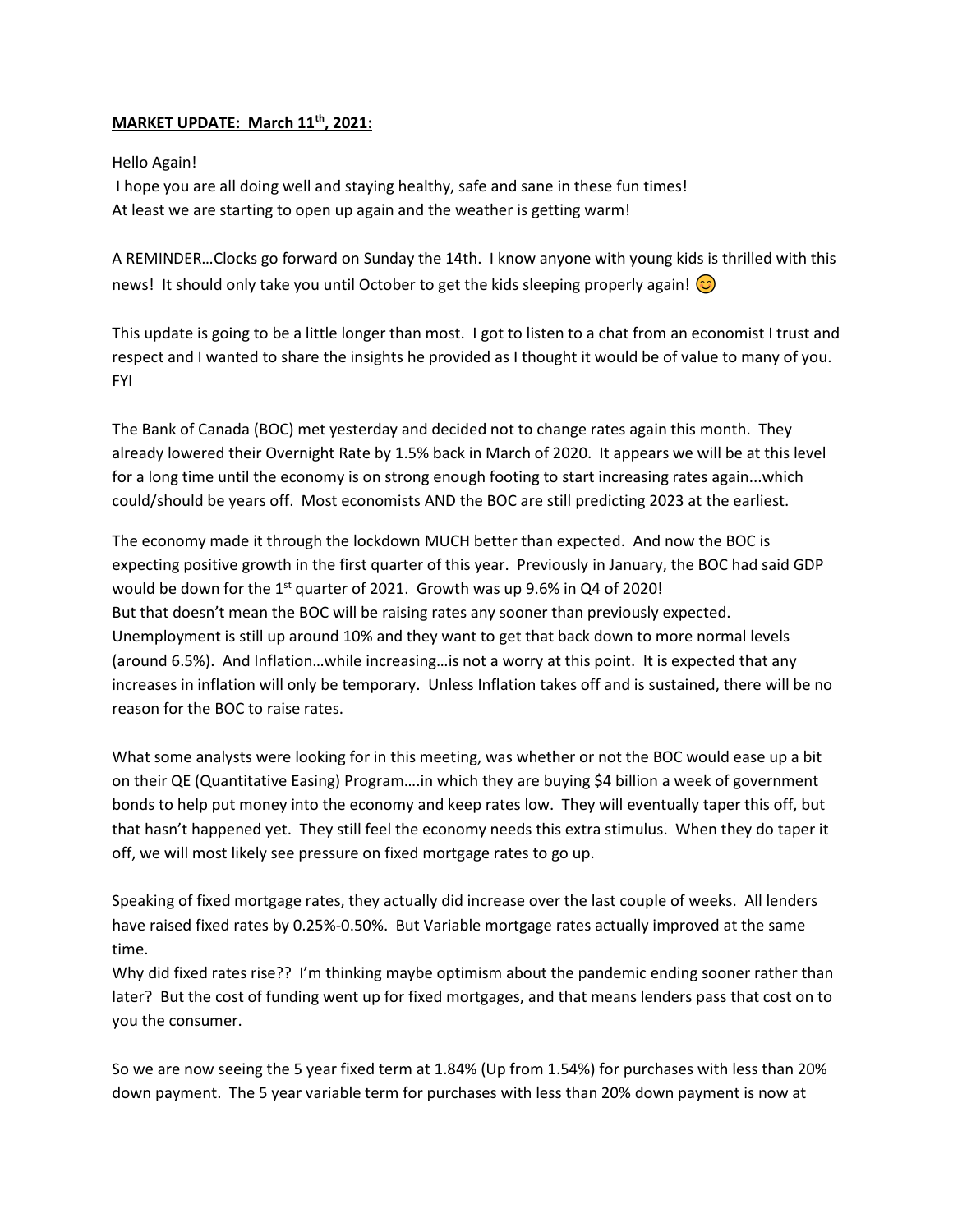1.35% (or Prime less 1.10%). For purchases with 20% down, the 5 year fixed rate is up to 1.99%-2.09% …depending on your amortization. This is up from around 1.74%. And the 5 year variable term for Purchases with 20% down payment is now at Prime less 0.95% (1.50% today) to Prime less 1.05% (1.40% today)…again depending on your amortization. It appears this is the start of things to come. From where I sit, it seems unlikely fixed rates will come back down. But, we are still well below the best rates of all time PRIOR to the pandemic.

The big news over the last 6 weeks has been the housing market. As a whole in Southern Ontario it is up about 13%-15% year-over-year. But in many neighbourhoods it is up 20%-30% in the last year! It is quite a tough time to be a buyer and win a home of late!

We are not quite as hot as it was at the beginning of 2017, when the entire market was up about 33%. You might recall that Premier Wynne came out with a bunch of rules at that time to slow things down. Markets quickly dropped back down about 14% at that time. But that drop was short-lived and things started to head back up again after a number of months.

It is very likely something like that might happen again if home prices continue to appreciate at unsustainable levels.

There has been new rules introduced in Australia and New Zealand recently and Canada is keeping a close eye on how things shake out down there. One rule change was to increase the size of the minimum down payment on Investment Property purchases to 40% from 20%. So we could see a rule change like that coming to try to slow down the market.

The problem (as I see it) with the run-away housing market is that this issue isn't an easy fix. (If it was, it would have been fixed already!!)

We have spent the last decade trying to slow things down. But EVERY time, the government has done things to try to limit Demand. The problem has never been Demand! The problem is a lack of Supply! And that is not a quick/easy fix and really needs all 3 levels of government to work together and change many rules to fix. Even if rules are changed, it takes time to build the new homes. So I predict that any new rules introduced that will most likely try to slow down demand, are not going to slow down the market in the long-run.

## **Speaking of the Housing Market, I had the privilege of listening to Shaun Hildebrand (President of Urbanation) speak yesterday about the state of the housing market. Here are the key takeaways from that chat:**

-There was plenty of talk last year about major arrears coming when mortgage deferrals tapered off. As of the last update (in Nov.2020), Arrears are at record lows at only 0.10% in Ontario.

-Immigration is down 50% in 2020 vs. 2019. BUT the government has been aggressively targeting immigrants and has lowered the standards/targets for immigrants to achieve to come to Canada. The Federal Gov't Target is to bring in 401k people in 2021, 411k in 2022 and 421k in 2023. 34% of Immigrants tend to come to Toronto. MOST rent to start, but then seek to buy after they get settled.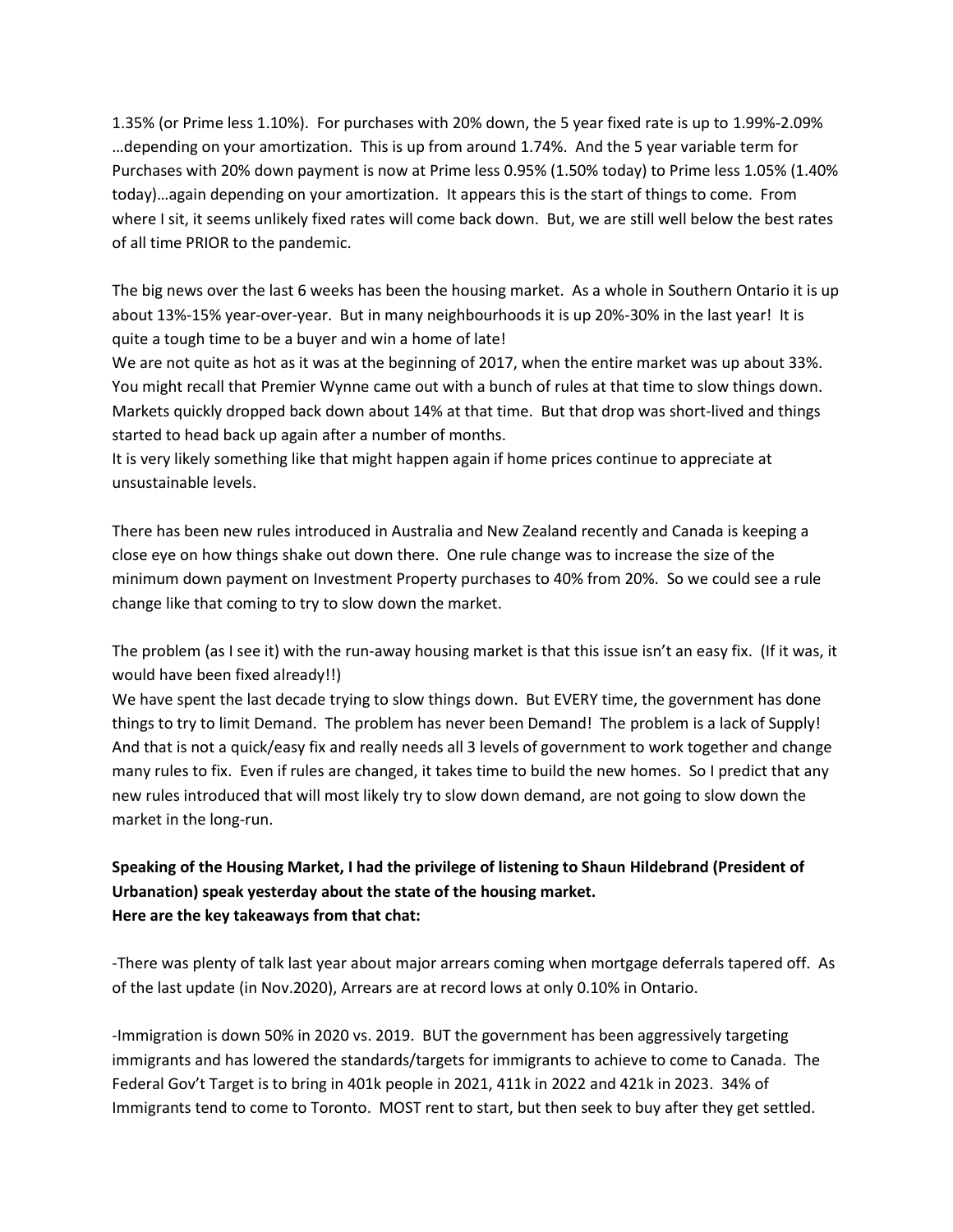So this will help bring up rent prices in Toronto, and eventually increase demand for homes once we can get through the pandemic.

-Toronto has been underbuilt by about 30,000 units in each of the last 3 years. This has been one of the contributing factors that has led to home prices increasing. Demand is so much greater than supply.

-Prices are going up because we have no supply. Most neighborhoods in the 416 and 905 have less than 1 month of supply of active listings. Back in November, the downtown condo market had as much as 3.5-5 months of supply and that is all gone! This should put pressure on downtown condos to increase in price if inventory doesn't improve quickly.

-The average Detached home is now worth \$758k more than the average Condo in the GTA. This is a record high gap between the two. The previous high was in early 2017, and then we saw the gap narrow until the pandemic arrived.

This could mean that there is growth to be had in the condo market and that they could start to appreciate faster than detached homes going forward….(once we get through the pandemic and the intense desire for space isn't as important).

-He sees value in larger condos moving forward as they haven't appreciated as much as starter condos since 2017. This could be because they are more expensive and many people buying condos have bought the smaller condos as they are more affordable and easier to qualify for the mortgage needed.

-In Feb.2020, the average downtown core condo was worth 54% more than 905 condos. The difference is now only 29%. If people need to work at an office in Toronto (as opposed to working at home), this gap should widen again.

-Downtown Condo prices are down about 11.8% off their highs of about a year ago. 416 condos NOT in the downtown core are down 4% over the same time. 905 condo prices are up 5.4%. So we are seeing Investors start to flock back to buying condos in the downtown core as condos they appear "cheap" compared to a year ago.

-The cost per square foot of a resale condo in Toronto is about \$959. For "New-construction" condos it is \$1377 per square foot. This 44% gap has to narrow going forward, which most likely means resale condo prices have to go up.

-Renting a condo is now cheaper than owning one in the downtown core. Average cost of rent for a condo is \$2104 a month in Q4 of 2020. The average monthly cost to own the same condo is up to \$2624.

This is going to make it very hard for investors to have "positive cash flow" unless rents jump drastically. For a New Construction Purchase in Toronto, Investors will need a down payment of at least 40% to have positive cashflow. That means if they are buying a new build (and they are of late!), they are buying strictly for hope of a large price appreciation going forward.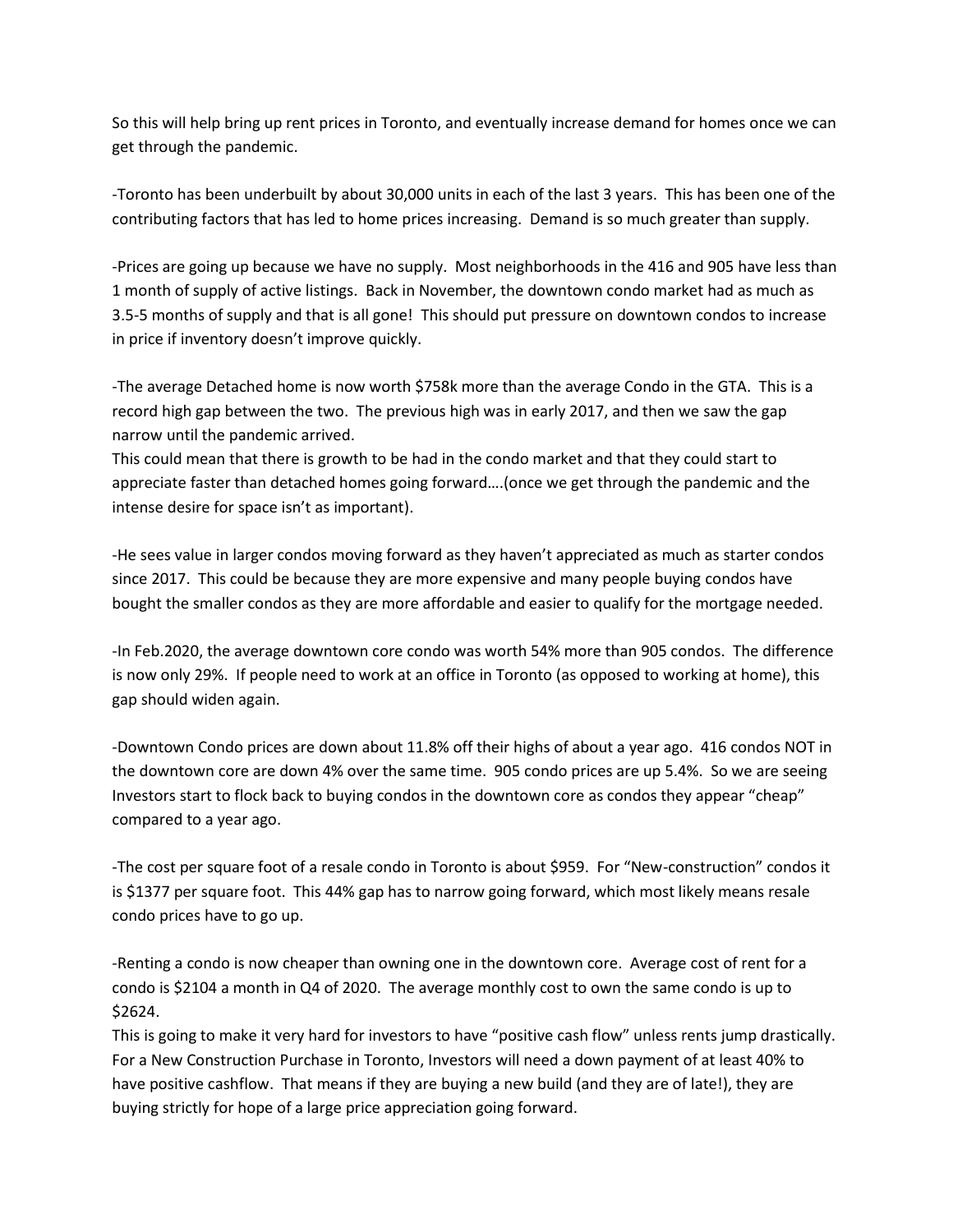-New Builds are taking off again in Toronto. We've seen as many projects start in the last 2 months as we saw in all of 2020.

-Vacancy in the 416 will drop as the pandemic ends. It will most likely take a few years, but there still aren't enough homes for everyone…especially when immigration ramps up again. This is going to put price pressure on rents going forward.

SOOOO…a lot to take in there. And much is speculation after going through the numbers….might not come to fruition! Though Shaun has been very accurate in the past and is very good at what he does.

What I take from that is that there might be value coming in downtown condos going forward…if we can get through this pandemic!

And also home and condo prices will most likely continue to climb quickly in the near-term unless the market is flooded with listings. Less than a month of active listings in most areas has to force prices up (as we have seen over the last year).

## *IN GTA REAL ESTATE NEWS:*

*TORONTO, ONTARIO, March 3, 2021 – Record home sales in the Greater Toronto Area (GTA) continued in February as buyers remained confident in their employment situations and took advantage of ultra-low borrowing costs. With multiple buyers continuing to compete for many available listings, double-digit annual price growth was the norm throughout the GTA, with stronger rates of growth in the suburbs surrounding the City of Toronto.* 

*GTA REALTORS® reported 10,970 sales through TRREB's MLS® System in February 2021 – a 52.5 per cent increase compared to 7,193 sales reported in February 2020. Looking at all areas of the GTA combined, the condominium apartment segment led the way with a 64 per cent sales increase compared to last year, with similar rates of increase in the '416' and '905' area codes.* 

*"It's clear that the historic demand for housing experienced in the second half of last year has carried forward into the first quarter of this year with some similar themes, including the continued popularity of suburban low-rise properties. It's also evident that the supply of listings is not keeping up with demand, which could present an even larger problem once population growth picks up following widespread vaccinations later this year and into 2022," said TRREB President Lisa Patel.* 

*The MLS® Home Price Index Composite Benchmark was up by 14.8 per cent year-over-year in February 2021. Over the same period, the average selling price was up by 14.9 per cent to \$1,045,488. While market conditions were tight throughout the GTA region in February, the detached, semi-detached and townhouse market segments in suburban areas were the drivers of average price growth, with annual rates of increase above 20 per cent in all three cases.*